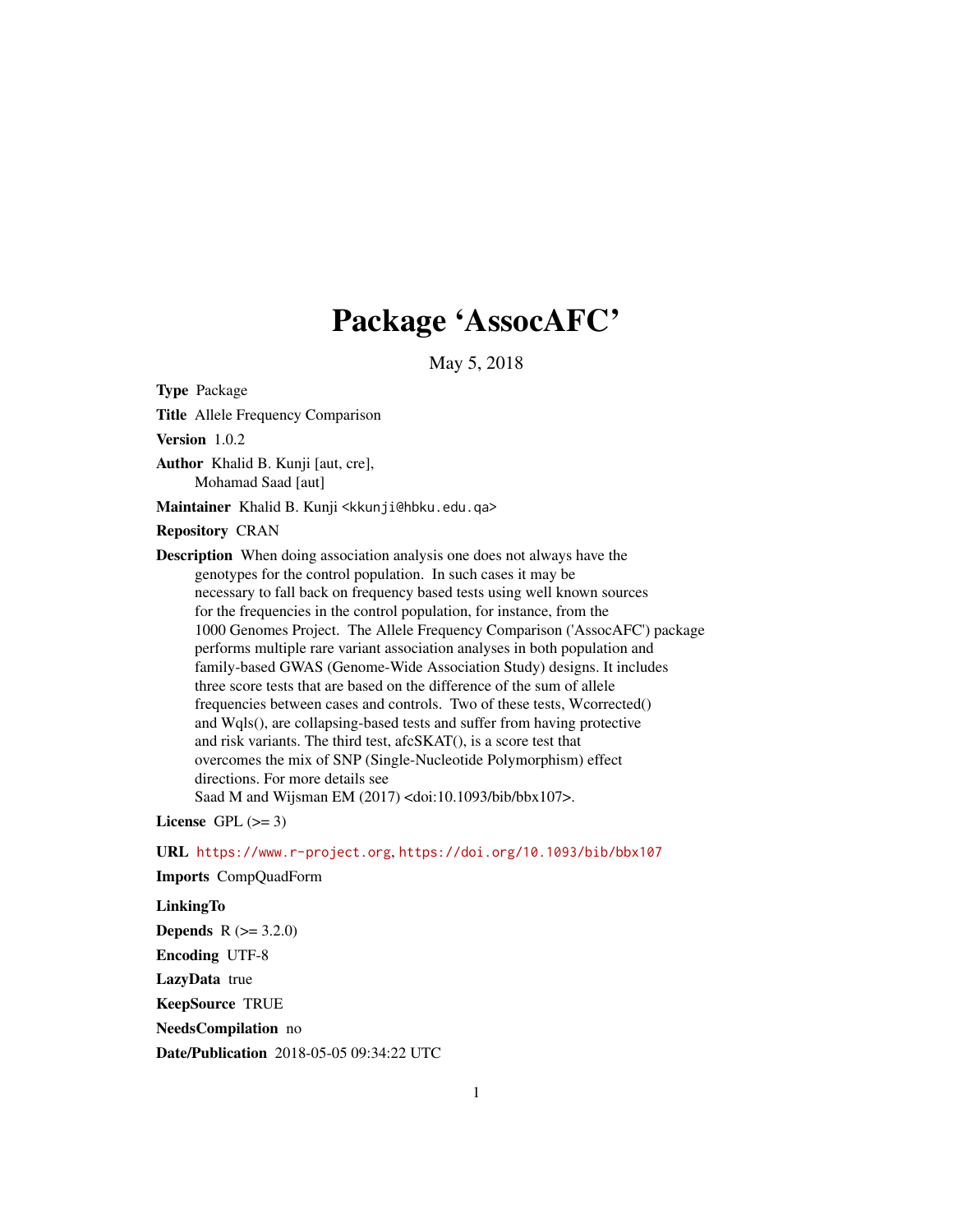# <span id="page-1-0"></span>R topics documented:

| Index |                                                                                                          |  |  |  |  |  |  |  |  |  |  |  |  |  |  |  |  |  |  |  |
|-------|----------------------------------------------------------------------------------------------------------|--|--|--|--|--|--|--|--|--|--|--|--|--|--|--|--|--|--|--|
|       |                                                                                                          |  |  |  |  |  |  |  |  |  |  |  |  |  |  |  |  |  |  |  |
|       |                                                                                                          |  |  |  |  |  |  |  |  |  |  |  |  |  |  |  |  |  |  |  |
|       | We orrected $\ldots \ldots \ldots \ldots \ldots \ldots \ldots \ldots \ldots \ldots \ldots \ldots \ldots$ |  |  |  |  |  |  |  |  |  |  |  |  |  |  |  |  |  |  |  |
|       |                                                                                                          |  |  |  |  |  |  |  |  |  |  |  |  |  |  |  |  |  |  |  |
|       |                                                                                                          |  |  |  |  |  |  |  |  |  |  |  |  |  |  |  |  |  |  |  |
|       |                                                                                                          |  |  |  |  |  |  |  |  |  |  |  |  |  |  |  |  |  |  |  |
|       |                                                                                                          |  |  |  |  |  |  |  |  |  |  |  |  |  |  |  |  |  |  |  |
|       |                                                                                                          |  |  |  |  |  |  |  |  |  |  |  |  |  |  |  |  |  |  |  |
|       |                                                                                                          |  |  |  |  |  |  |  |  |  |  |  |  |  |  |  |  |  |  |  |
|       |                                                                                                          |  |  |  |  |  |  |  |  |  |  |  |  |  |  |  |  |  |  |  |

<span id="page-1-1"></span>afcSKAT *Allele Frequency Comparison Sequence Kernel Association Test*

# Description

Sequence Kernel Association Test, afcSKAT(), for multiple rare variant association test using the difference of sum of minor allele frequencies between cases and controls. This test handles related individuals, unrelated individuals, or both. Plus, it is robust againt the inclusion of both protective and risk variants in the same model.

# Usage

afcSKAT(MAF, Pheno, Kin, Correlation, Weights)

# Arguments

| <b>MAF</b>  | matrix (#Snps $*$ 2): First column contains Minor Allele Frequency (MAF) in<br>cases; Second column contains MAF in controls.                                                                                                                                                                                    |
|-------------|------------------------------------------------------------------------------------------------------------------------------------------------------------------------------------------------------------------------------------------------------------------------------------------------------------------|
| Pheno       | matrix (#subjects $*$ 1): this one-column matrix contains 0's amd 1's: 1 for cases<br>and 0 for controls. No missing values are allowed.                                                                                                                                                                         |
| Kin         | The kinship matrix (#subjects * #subjects): the subjects must be ordered as the<br>Pheno variable.                                                                                                                                                                                                               |
| Correlation | Correlation matrix between SNPs (#Snps * #Snps). The user should calculate<br>this matrix beforehand. Either based on own genotype data (in cases, controls,<br>or both) or based on public databases (e.g., 1000 Genomes Projects, ESP, etc.).<br>NA values are not allowed. They have to be replaced by zeros. |
| Weights     | The weights values that can be used to up-weight or down-weight SNPs. This<br>size of this vector is the number of Snps by 1. By default, the weights are 1 for<br>all Snps.                                                                                                                                     |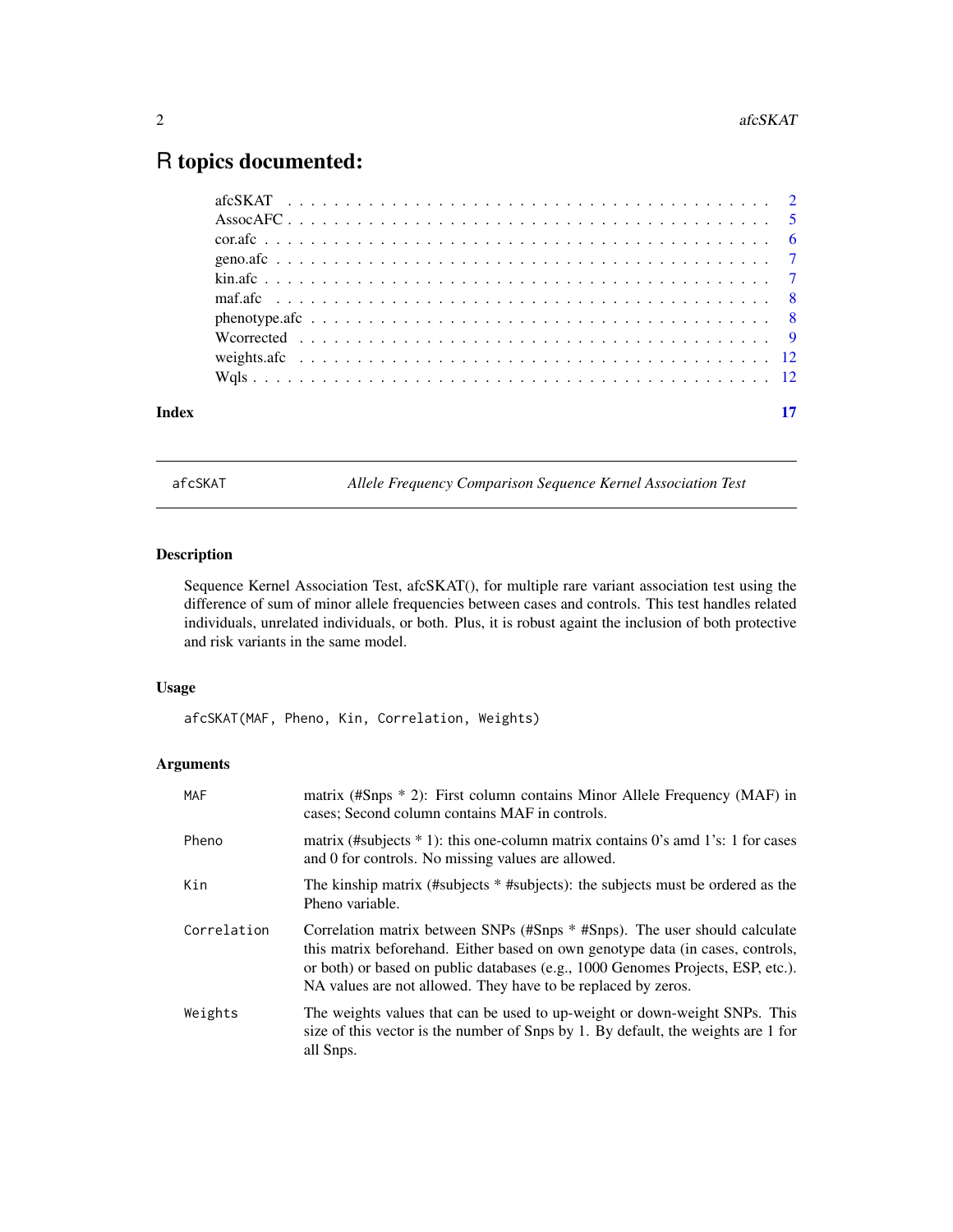#### <span id="page-2-0"></span> $afcSKAT$  3

#### Value

A vector with two values is returned, the 1st is the p-value calculated by the Satterwaite method and the second is calculated via Davies.

# References

Saad M and Wijsman EM, Association score testing for rare variants and binary traits in family data with shared controls, Briefings in Bioinformatics, 2017. Schaid DJ , McDonnell SK , Sinnwell JP , et al. Multiple genetic variant association testing by collapsing and kernel methods with pedigree or population structured data. Genet Epidemiol 2013 ;37 :409 –18.

#### See Also

[AssocAFC](#page-4-1) [Wqls](#page-11-1) [Wcorrected](#page-8-1)

# Examples

```
P_afcSKAT_Satterwaite <- vector("numeric")
P_afcSKAT_Davies <- vector("numeric")
#This data corresponds to what is used in the 1st iteration with the raw data
data("maf.afc")
data("phenotype.afc")
data("kin.afc")
data("cor.afc")
data("weights.afc")
SKAT <- afcSKAT(MAF = maf.afc , Pheno = phenotype.afc, Kin = kin.afc , Correlation=cor.afc,
                Weights = weights.afc)
P_afcSKAT_Satterwaite <- c(P_afcSKAT_Satterwaite, SKAT[1])
P_afcSKAT_Davies <- c(P_afcSKAT_Davies, SKAT[2])
print(P_afcSKAT_Satterwaite)
print(P_afcSKAT_Davies)
## Not run:
#This example shows processing the raw data and uses kinship2,
#which AFC does not depend on
library(kinship2)
library(CompQuadForm)
P_afcSKAT_Satterwaite <- vector("numeric")
P_afcSKAT_Davies <- vector("numeric")
for (j in 1:10)
{
 geno.afc <- read.table(system.file("extdata", "Additive_Genotyped_Truncated.txt",
                         package = "AFC"), header = TRUE)
 geno.afc[ , "IID"] <- paste(geno.afc[ , "FID"] , geno.afc[ , "IID"] ,sep=".")
 geno.afc[geno.afc[,"FA"]!=0 , "FA"] <- paste(geno.afc[geno.afc[,"FA"]!=0 , "FID"],
                                          geno.afc[geno.afc[,"FA"]!=0 , "FA"] ,sep=".")
 geno.afc[geno.afc[,"FA"]!=0 , "MO"] <- paste(geno.afc[geno.afc[,"FA"]!=0 , "FID"],
```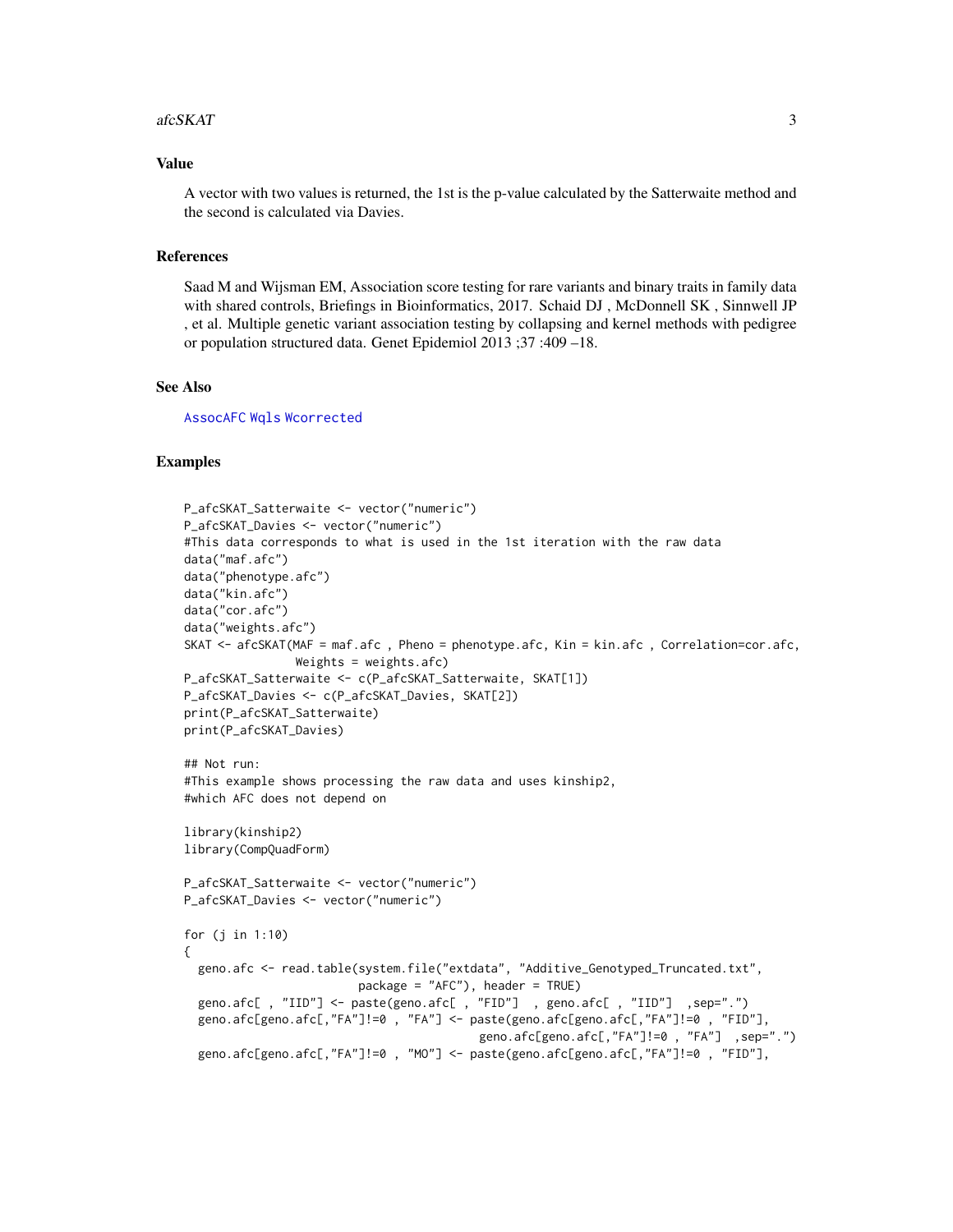```
geno.afc[geno.afc[,"FA"]!=0 , "MO"] ,sep=".")
 Kinship <- makekinship(geno.afc$FID , geno.afc$IID , geno.afc$FA, geno.afc$MO)
 kin.afc <- as.matrix(Kinship)
 pheno.afc <- read.table(system.file("extdata", "Phenotype", package = "AFC"))
 phenotype.afc <- matrix(pheno.afc[,j],nc=1,nr=nrow(pheno.afc))
 geno.afc <- geno.afc[,7:ncol(geno.afc)]
 Na <- nrow(pheno.afc[pheno.afc[,j]==1,])
 Nu <- nrow(pheno.afc[pheno.afc[,j]==0,])
 N < - Nu + Na
 maf.afc <- matrix(NA , nr=ncol(geno.afc) , nc=2)
 maf.afc[,1] <- colMeans(geno.afc[phenotype.afc==1,])/2;
 maf.afc[,2] <- colMeans(geno.afc[phenotype.afc==0,])/2;
 P <- (maf.afc[,1]*Na + maf.afc[,2]*Nu)/N
 Set <- which(P<0.05)
 maf.afc <- maf.afc[c(Set),]
 cor.afc <- cor(geno.afc[,c(Set)])
 cor.afc[is.na(cor.afc)] <- 0
 geno.afc <- as.matrix(geno.afc[,Set])
 weights.afc <- matrix(1/(maf.afc[,2]+1),nc=1,nr=length(Set))
 SKAT <- afcSKAT(MAF = maf.afc , Pheno = phenotype.afc, Kin = kin.afc , Correlation=cor.afc,
                  Weights = weights.afc)
 P_afcSKAT_Satterwaite <- c(P_afcSKAT_Satterwaite, SKAT[1])
 P_afcSKAT_Davies <- c(P_afcSKAT_Davies, SKAT[2])
}
print(P_afcSKAT_Satterwaite)
print(P_afcSKAT_Davies)
## End(Not run)
## The function is currently defined as
function(MAF, Pheno, Kin, Correlation, Weights)
{
 Na \leq length(Pheno[Pheno[,1]==1,])
 Nu <- length(Pheno[Pheno[,1]==0,])
 N \le -Na + Nu# The three following lines: prepare the phenotype variables
 OneN \leq matrix(1, ncol=1, nrow = N)
 Y <- Pheno
 OneHat <- matrix( Na/N, ncol=1 , nrow=N)
 # Estimate MAF in all subjects
 P <- (MAF[,1]*Na + MAF[,2]*Nu)/N
 if (is.null(Weights))
 {
    # Variance of SNPs (2p(1-p))
   VarSnps <- sqrt(P*(1-P))
 } else
 {
    # Variance of SNPs (2p(1-p)) accounting for the prespecified Snp weights
   VarSnps <- Weights*sqrt(P*(1-P))
 }
```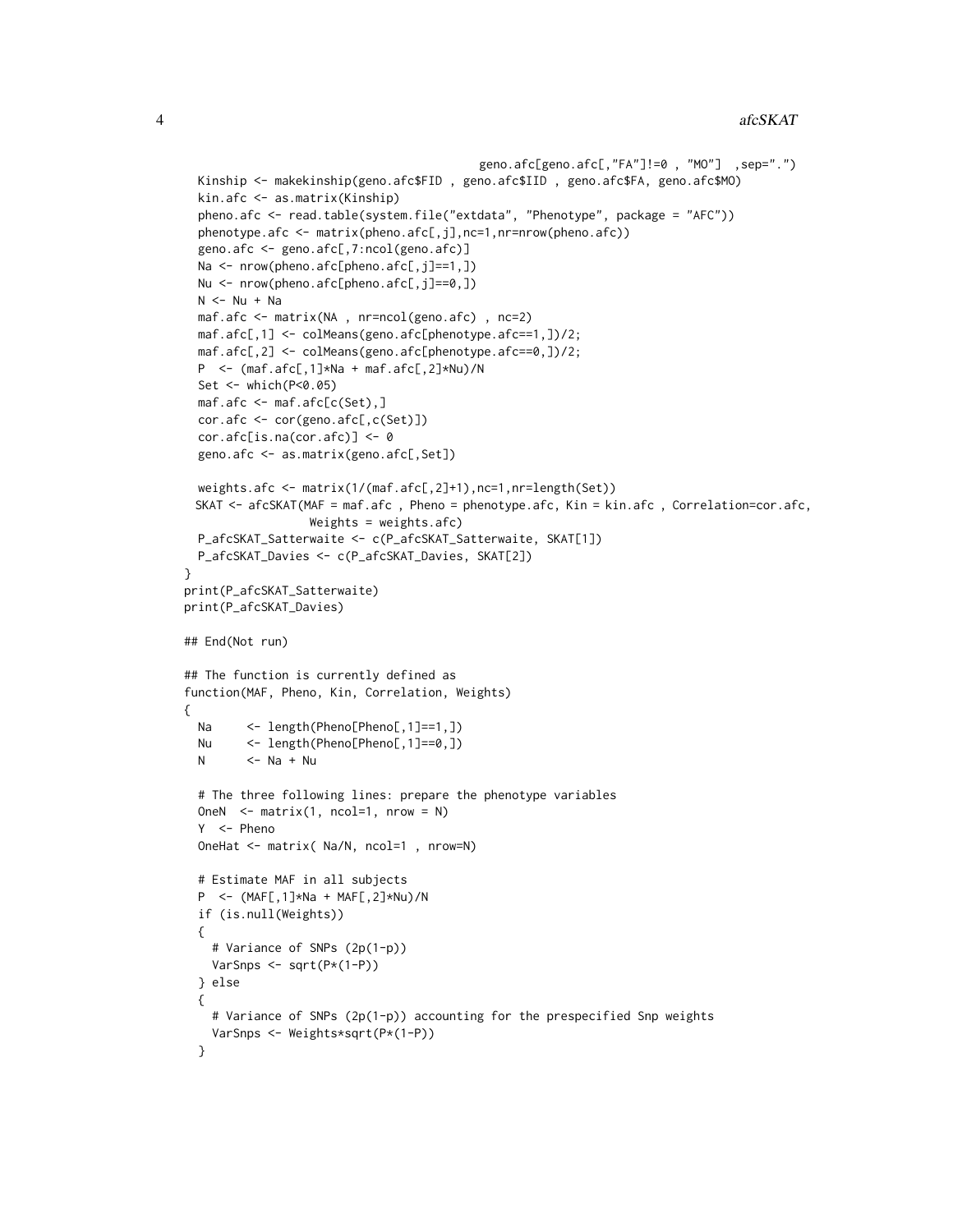```
VarSnps <- matrix(VarSnps,ncol=1)
 cz <- 2* sum((Y - OneHat) %*% t(Y - OneHat) * Kin )
 Vz <- cz * VarSnps %*% t(VarSnps)*Correlation
 if (is.null(Weights))
 {
   # Quadratic form without Weights
    Q \leftarrow 4*Na^2*(sum ( (MAF[,1] - P)^2 ))
 } else
 {
  # Quadratic form with Weights
    Q \leftarrow 4*Na^2*(sum ( Weights*(MAF[,1] - P)^2 ))
 }
 # Satterwaite approximation (1)
 E_Q \leftarrow \text{sum(diag(Vz)})# Satterwaite approximation (2)
 V_Q \leftarrow 2* sum(diag (Vz %*)V_Z)# Satterwaite approximation (3)
 Delta <- V_Q/(2*E_Q)
 # Satterwaite approximation (4)
 df<- 2*E_Q^2/V_Q
 # Satterwaite approximation (5)
 Qscaled <- Q / Delta
 # Satterwaite approximation (6)
 Pvalue_Sat <- 1-pchisq(Qscaled, df)
# Davies approximation (1)
 eig \leq eigen(Vz, symmetric = T, only.values = T)
 # Davies approximation (2)
 evals <- eig$values[eig$values > 1e-06 * eig$values[1]]
 # Davies approximation (3)
 Pvalue_Dav <-davies(Q, evals, acc = 1e-5)$Qq
 out <- t(data.frame(c(Pvalue_Sat,Pvalue_Dav)))
 colnames(out)<- c("Satterwaite","Davies")
 rownames(out) <- "Pvalue"
 return(out)
}
```
<span id="page-4-1"></span>

AssocAFC *Allele Frequency Comparison*

#### **Description**

When doing association analysis one does not always have the genotypes for the control population. In such cases it may be necessary to fall back on frequency based tests using well known sources for the frequencies in the control population, for instance, from the 1000 Genomes Project. The Allele Frequency Comparison ('AssocAFC') package performs multiple rare variant association analyses in both population and family-based GWAS (Genome-Wide Association Study) designs. It includes three score tests that are based on the difference of the sum of allele frequencies between cases and controls. Two of these tests, Wcorrected() and Wqls(), are collapsing-based tests and suffer from having protective and risk variants. The third test, afcSKAT(), is a score test that overcomes the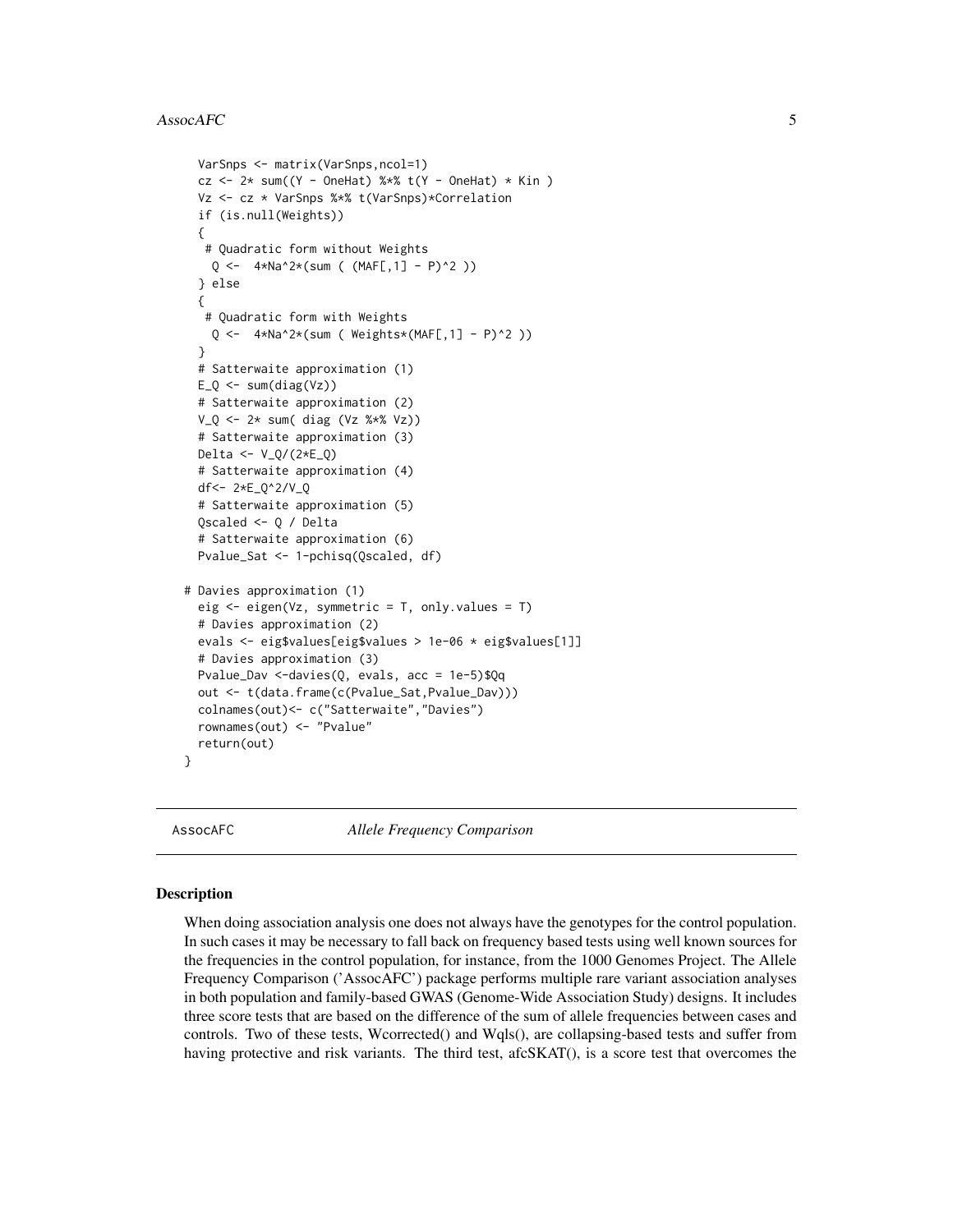<span id="page-5-0"></span>mix of SNP (Single-Nucleotide Polymorphism) effect directions. For more details see Saad M and Wijsman EM (2017) <doi:10.1093/bib/bbx107>.

#### Author(s)

Khalid B. Kunji [aut, cre], Mohamad Saad [aut]

Maintainer: Khalid B. Kunji <kkunji@hbku.edu.qa>

#### References

Mohamad Saad, Ellen M. Wijsman; Association score testing for rare variants and binary traits in family data with shared controls, Briefings in Bioinformatics, , bbx107, https://doi.org/10.1093/bib/bbx107

# See Also

[Wcorrected](#page-8-1) [Wqls](#page-11-1) [afcSKAT](#page-1-1)

cor.afc *AFC Correlation Example*

#### Description

An example correlation matrix that corresponds to the the one derived in the unrun example's first iteration.

#### Usage

data("cor.afc")

# Format

```
The format is: num [1:75, 1:75] 1 0.2153 0.14829 -0.00285 0.0536 ... - attr(*, "dimnames")=List of
2 ..$ : chr [1:75] "rs3745120_1" "chr19.22817596_1" "chr19.22817734_1" "chr19.22817955_1" ...
..$ : chr [1:75] "rs3745120_1" "chr19.22817596_1" "chr19.22817734_1" "chr19.22817955_1" ...
```
#### Source

This is simulated data.

# Examples

data("cor.afc")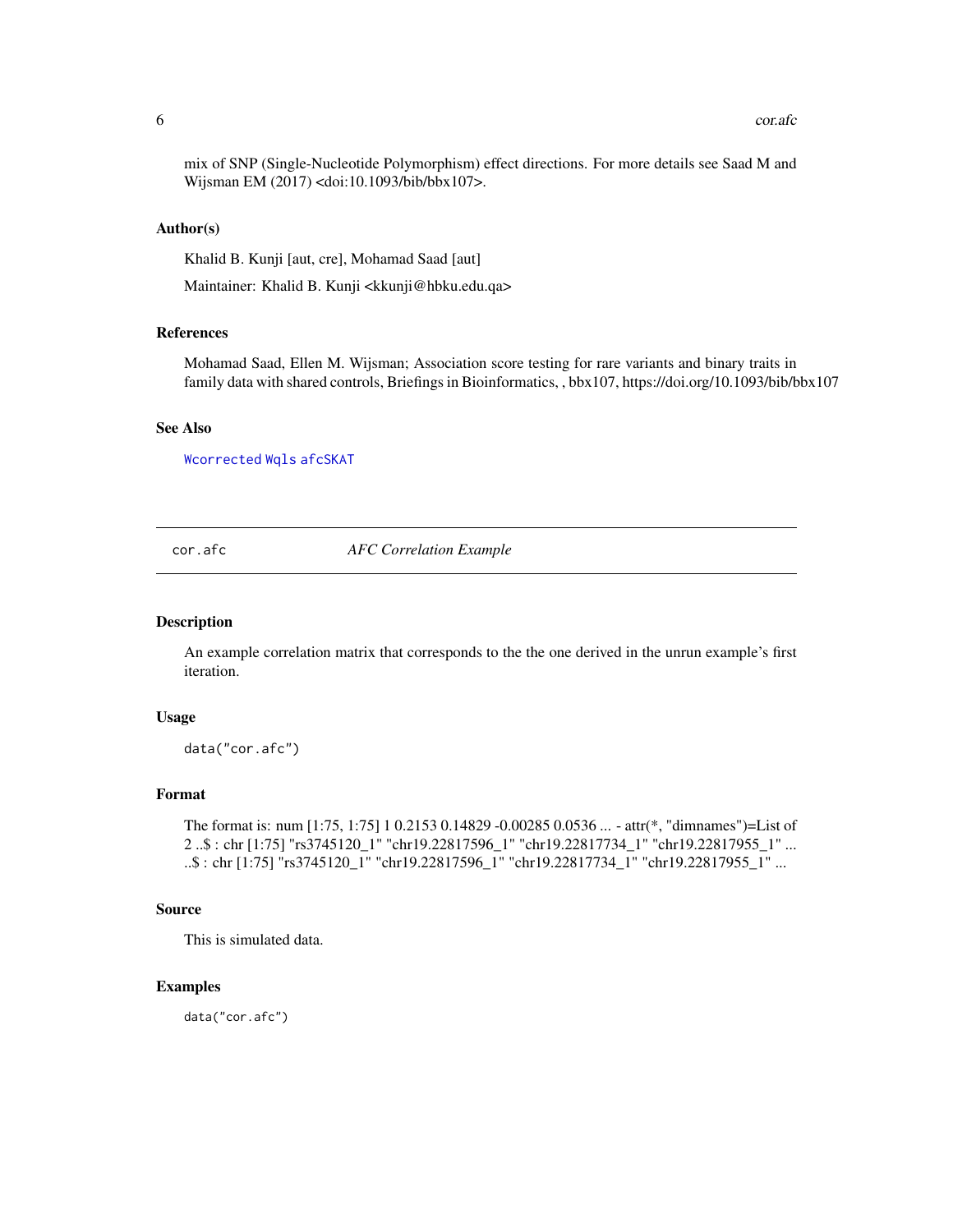<span id="page-6-0"></span>

#### Description

An example genotype file that corresponds to the the one derived in the unrun example's first iteration.

# Usage

data("geno.afc")

# Format

```
The format is: int [1:1800, 1:75] 0 0 0 0 0 0 0 0 0 0 ... - attr(*, "dimnames")=List of 2 ..$ : NULL
..$ : chr [1:75] "rs3745120_1" "chr19.22817596_1" "chr19.22817734_1" "chr19.22817955_1" ...
```
#### Source

This is simulated data.

# Examples

data("geno.afc")

kin.afc *AFC Kinship Example*

#### Description

An example kinship matrix that corresponds to the the one derived in the unrun example's first iteration.

#### Usage

data("kin.afc")

# Format

The format is: num [1:1800, 1:1800] 0.5 0 0.25 0.25 0.25 0.25 0.25 0.25 0.25 0.25 ... - attr(\*, "dimnames")=List of 2 ..\$ : chr [1:1800] "1.1" "1.2" "1.3" "1.4" ... ..\$ : chr [1:1800] "1.1" "1.2" "1.3" "1.4" ...

# Source

This is simulated data.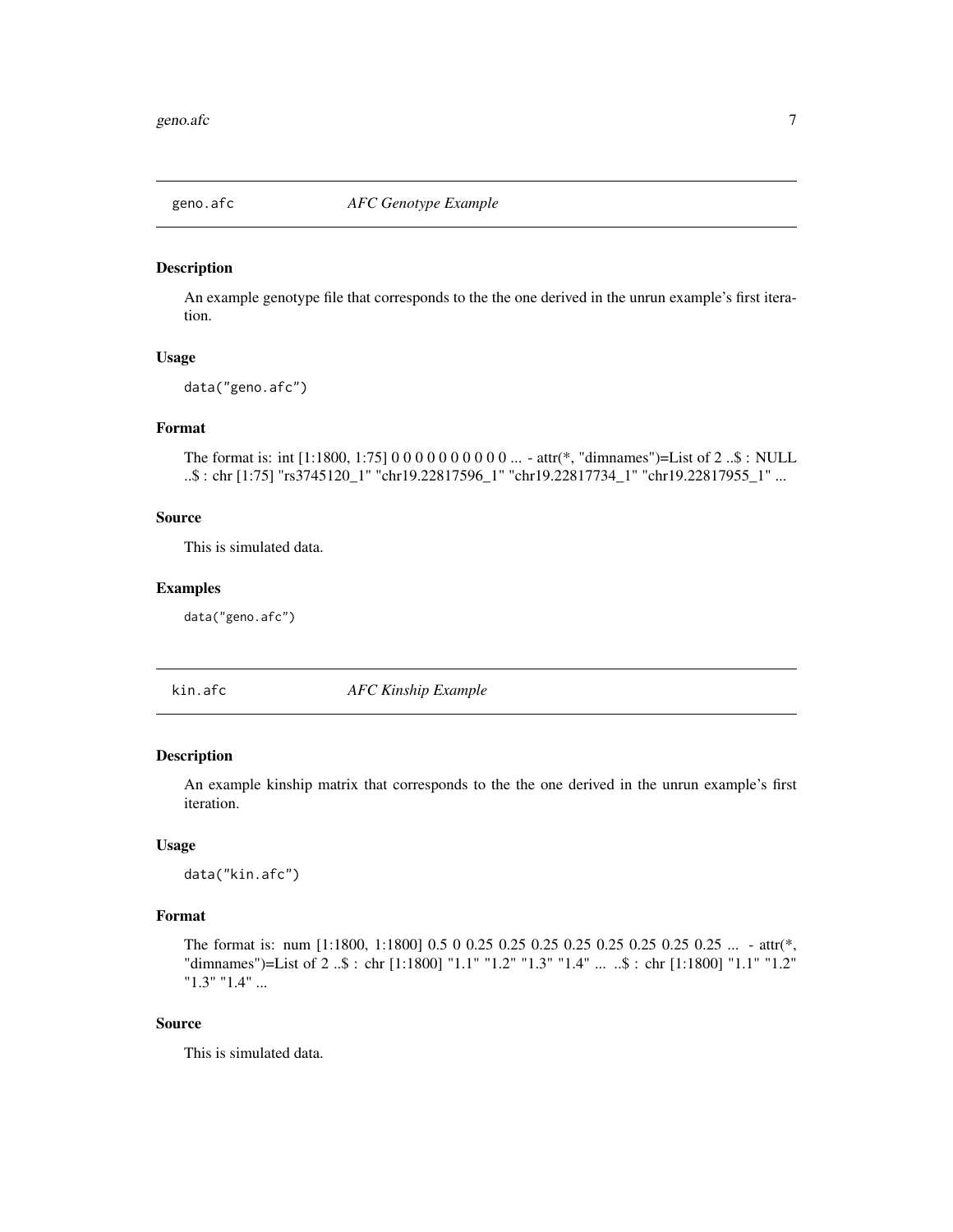# Examples

data("kin.afc")

maf.afc *AFC MAF Example*

#### Description

An example MAF (Mean Allele Frequency) file that corresponds to the the one derived in the unrun example's first iteration.

# Usage

data("maf.afc")

# Format

The format is: num [1:75, 1:2] 0.00874 0.00541 0.00333 0 0.00291 ...

#### Source

This is simulated data.

#### Examples

data("maf.afc")

phenotype.afc *AFC Phenotype Example*

# Description

An example phenotype file that corresponds to the the one derived in the unrun example's first iteration.

#### Usage

data("phenotype.afc")

# Format

The format is: int [1:1800, 1] 1 1 1 0 0 1 1 1 1 1 ...

# Source

This is simulated data.

<span id="page-7-0"></span>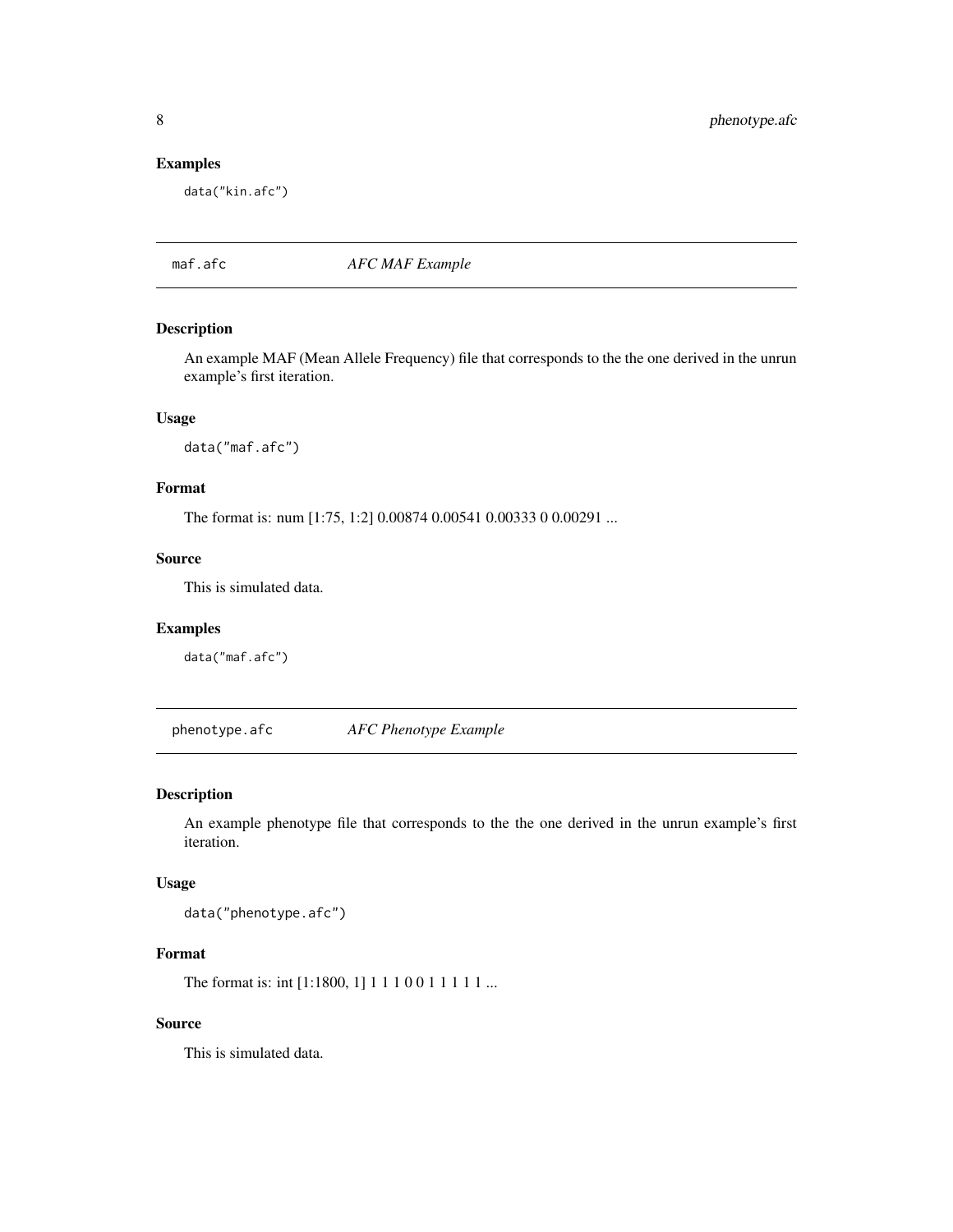#### <span id="page-8-0"></span>Woorrected 99

#### Examples

data("phenotype.afc")

<span id="page-8-1"></span>Wcorrected *Corrected Chi Squared Test*

#### Description

Corrected Chi Squared Test, Wcorrected(), for multiple rare variant association using the difference of the sum of minor allele frequencies between cases and controls. This test handles related individuals, unrelated individuals, or both. Note: this is referred to as X (Chi) Squared Corrected in the reference rather than W Corrected.

# Usage

Wcorrected(MAF, Pheno, Kin, Correlation, Weights)

#### Arguments

| MAF         | matrix (#Snps $*$ 2): First column contains Minor Allele Frequency (MAF) in<br>cases; Second column contains MAF in controls.                                                                                                                                                                                    |
|-------------|------------------------------------------------------------------------------------------------------------------------------------------------------------------------------------------------------------------------------------------------------------------------------------------------------------------|
| Pheno       | matrix (#subjects $* 1$ ): this one-column matrix contains 0's amd 1's: 1 for cases<br>and 0 for controls. No missing values are allowed.                                                                                                                                                                        |
| Kin         | The kinship matrix (#subjects * #subjects): the subjects must be ordered as the<br>Pheno variable.                                                                                                                                                                                                               |
| Correlation | Correlation matrix between SNPs (#Snps * #Snps). The user should calculate<br>this matrix beforehand. Either based on own genotype data (in cases, controls,<br>or both) or based on public databases (e.g., 1000 Genomes Projects, ESP, etc.).<br>NA values are not allowed. They have to be replaced by zeros. |
| Weights     | The weights values that can be used to up-weight or down-weight SNPs. This<br>size of this vector is the number of Snps by 1. By default, the weights are 1 for<br>all Snps.                                                                                                                                     |

# Value

A vector with the following values: the sum of MAF for cases, the sum of MAF for controls, the sum of MAF for all weighted by the phenotype, the numerator of the test, the denominator of the test, the Wcorrected value (the main value calculated by the test), and the P-value.

# References

Saad M and Wijsman EM, Association score testing for rare variants and binary traits in family data with shared controls, Briefings in Bioinformatics, 2017. Schaid DJ , McDonnell SK , Sinnwell JP , et al. Multiple genetic variant association testing by collapsing and kernel methods with pedigree or population structured data. Genet Epidemiol 2013 ;37 :409 –18. Choi Y , Wijsman EM , Weir BS. Case-control association testing in the presence of unknown relationships. Genet Epidemiol 2009 ;33 :668 –78.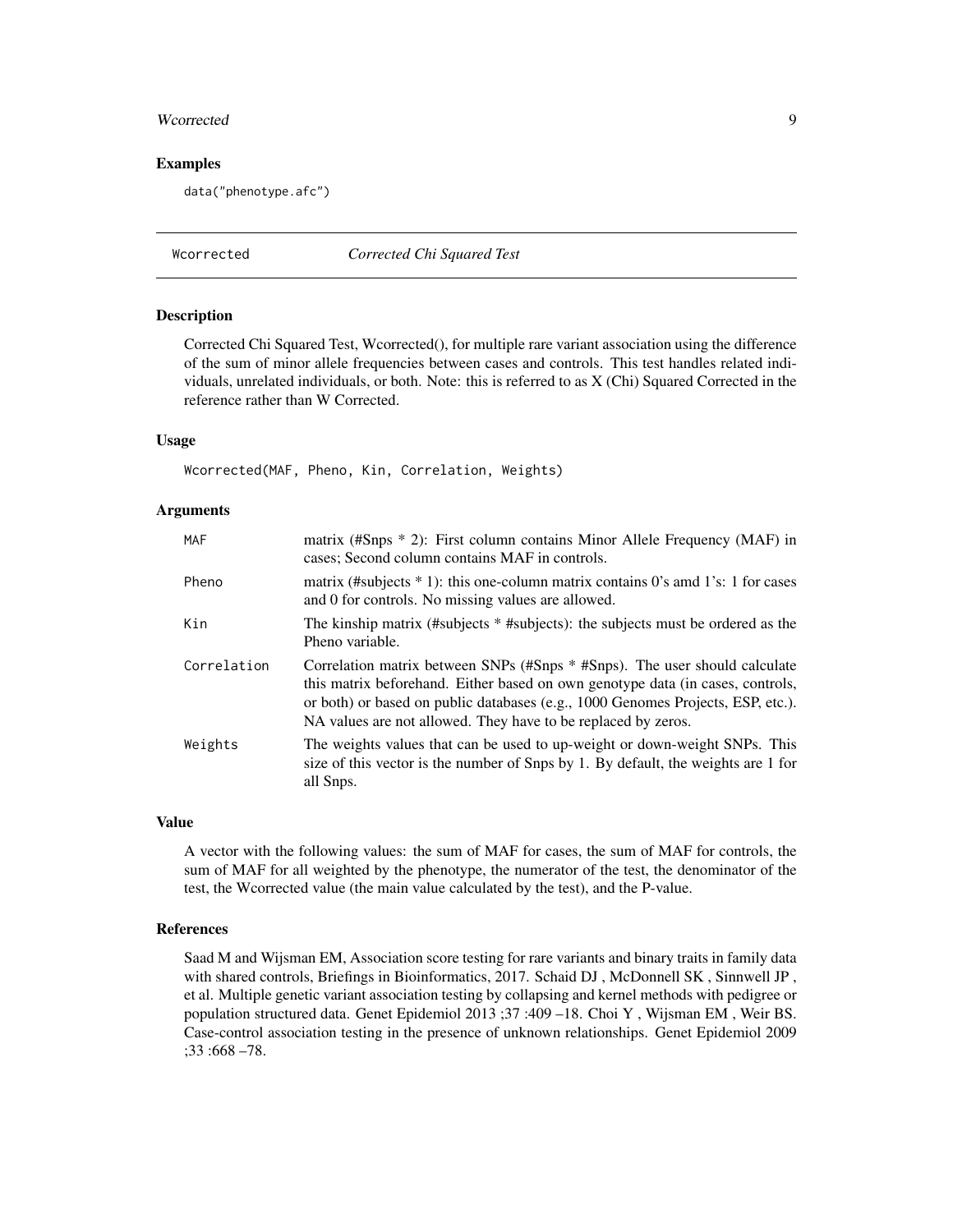#### See Also

[AssocAFC](#page-4-1) [Wqls](#page-11-1) [afcSKAT](#page-1-1)

# Examples

```
P_Wcorrected <- vector("numeric")
#This data corresponds to what is used in the 1st iteration with the raw data
data("maf.afc")
data("phenotype.afc")
data("kin.afc")
data("cor.afc")
data("weights.afc")
CORREC <- Wcorrected(MAF = maf.afc , Pheno = phenotype.afc, Kin = kin.afc , Correlation=cor.afc,
                                                                Weights = weights.afc)
P_Wcorrected <- c(P_Wcorrected, CORREC[7])
print(P_Wcorrected)
## Not run:
#This example shows processing the raw data and uses kinship2,
#which AFC does not depend on
library(kinship2)
library(CompQuadForm)
P_Wcorrected <- vector("numeric")
for (j in 1:10)
{
 geno.afc <- read.table(system.file("extdata", "Additive_Genotyped_Truncated.txt",
                         package = "AFC"), header = TRUE)
 geno.afc[ , "IID"] <- paste(geno.afc[ , "FID"] , geno.afc[ , "IID"] ,sep=".")
 geno.afc[geno.afc[,"FA"]!=0 , "FA"] <- paste(geno.afc[geno.afc[,"FA"]!=0 , "FID"],
                                      geno.afc[geno.afc[,"FA"]!=0 , "FA"] ,sep=".")
 geno.afc[geno.afc[,"FA"]!=0 , "MO"] <- paste(geno.afc[geno.afc[,"FA"]!=0 , "FID"],
                                      geno.afc[geno.afc[,"FA"]!=0 , "MO"] ,sep=".")
 Kinship <- makekinship(geno.afc$FID , geno.afc$IID , geno.afc$FA, geno.afc$MO)
 kin.afc <- as.matrix(Kinship)
 pheno.afc <- read.table(system.file("extdata", "Phenotype", package = "AFC"))
 phenotype.afc <- matrix(pheno.afc[,j],nc=1,nr=nrow(pheno.afc))
 geno.afc <- geno.afc[,7:ncol(geno.afc)]
 Na <- nrow(pheno.afc[pheno.afc[,j]==1,])
 Nu <- nrow(pheno.afc[pheno.afc[,j]==0,])
 N < - Nu + Na
 maf.afc <- matrix(NA , nr=ncol(geno.afc) , nc=2)
 maf.afc[,1] <- colMeans(geno.afc[phenotype.afc==1,])/2;
 maf.afc[,2] <- colMeans(geno.afc[phenotype.afc==0,])/2;
 P <- (maf.afc[,1]*Na + maf.afc[,2]*Nu)/N
 Set <- which(P<0.05)
 maf.afc <- maf.afc[c(Set),]
 cor.afc <- cor(geno.afc[,c(Set)])
```
<span id="page-9-0"></span>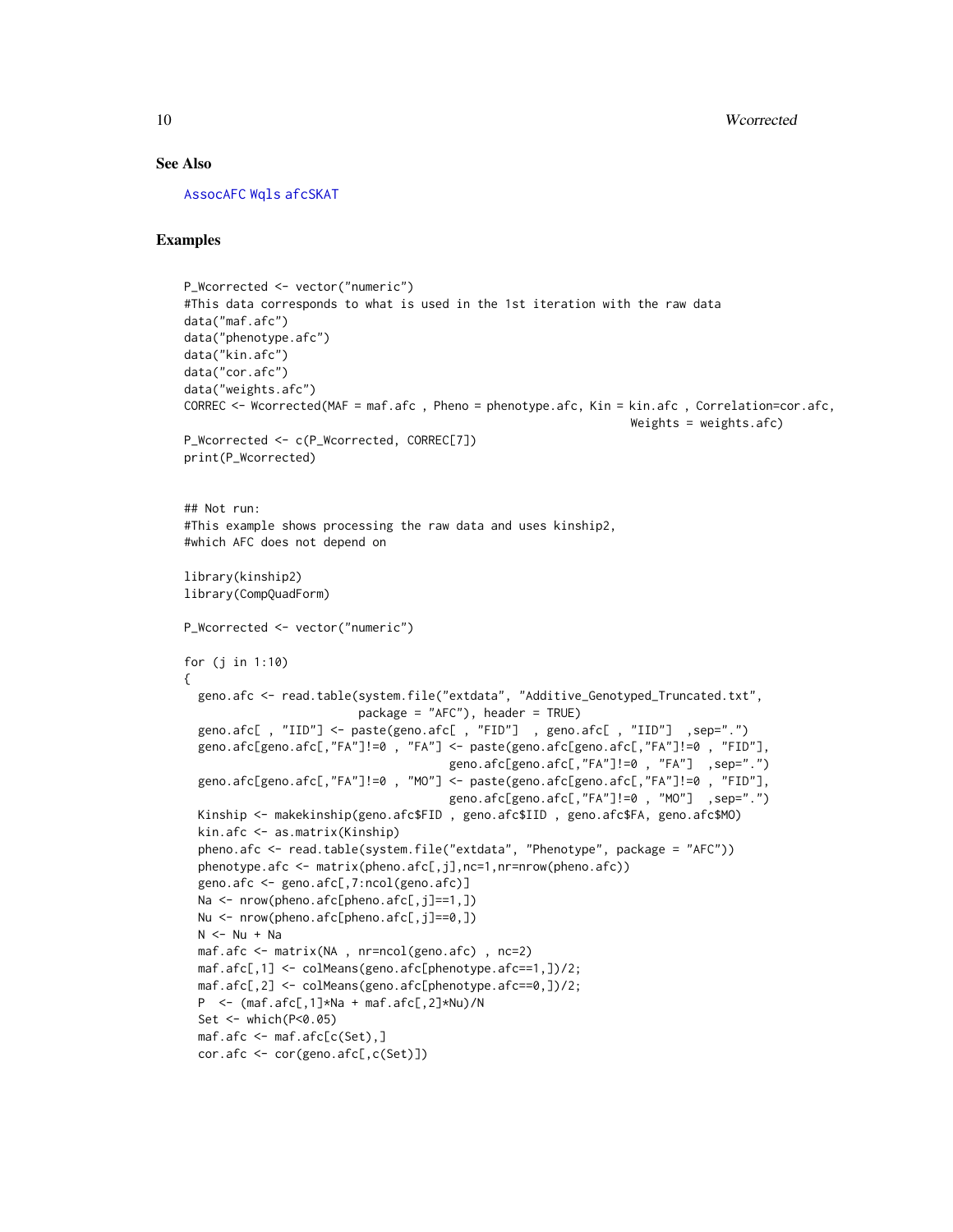```
cor.afc[is.na(cor.afc)] <- 0
 weights.afc <- matrix(1/(maf.afc[,2]+1),nc=1,nr=length(Set))
 CORREC <- Wcorrected(MAF = maf.afc , Pheno = phenotype.afc, Kin = kin.afc , Correlation=cor.afc,
                                                                Weights = weights.afc)
 P_Wcorrected <- c(P_Wcorrected, CORREC[7])
}
print(P_Wcorrected)
## End(Not run)
## The function is currently defined as
function(MAF, Pheno, Kin, Correlation, Weights)
{
 Na <- length(Pheno[Pheno[, 1] == 1,])
 Nu <- length(Pheno[Pheno[, 1] == 0,])
 N \le -Na + Nu# The three following lines: prepare the phenotype variables
 OneN \le matrix(1, ncol = 1, nrow = N)
 Y <- Pheno
 OneHat \leq matrix(Na / N, ncol = 1, nrow = N)
 # Estimate MAF in all subjects
 P <- (MAF[, 1] * Na + MAF[, 2] * Nu) / Nif (is.null(Weights))
 {
   # Variance of SNPs (2p(1-p))
   VarSnps \leq sqrt(P \star (1 - P))
 } else
 {
   # Variance of SNPs (2p(1-p)) accounting for the prespecified Snp weights
   VarSnps \leq Weights \star sqrt(P \star (1 - P))
 }
 VarSnps <- matrix(VarSnps, ncol = 1)
 # This value will account for the correlation between Snps.
 cs <- 2 * t(VarSnps) %*% Correlation %*% VarSnps
 if (is.null(Weights))
 {
    # Numerator of the Xcorrec test statistic
   num <- 4 * (sum (Na * MAF[, 1] - Na * P)) ^ 2
 } else{
   # Numerator of the Xcorrec test statistic
   num <- 4 * (sum (Na * Weights * MAF[, 1] - Na * Weights * P)) ^ 2
 }
 # Denominator of the Xcorrec test statistic
 denom \leq 2 * as.numeric(cs) * t(Y - OneHat) %*% Kin %*% (Y - OneHat)
 # Xcorrec test statistic
 W <- num / denom
 # Pvalue from a chi-square proba distribution
 Pvalue <-1 - pchisq(W, 1)
```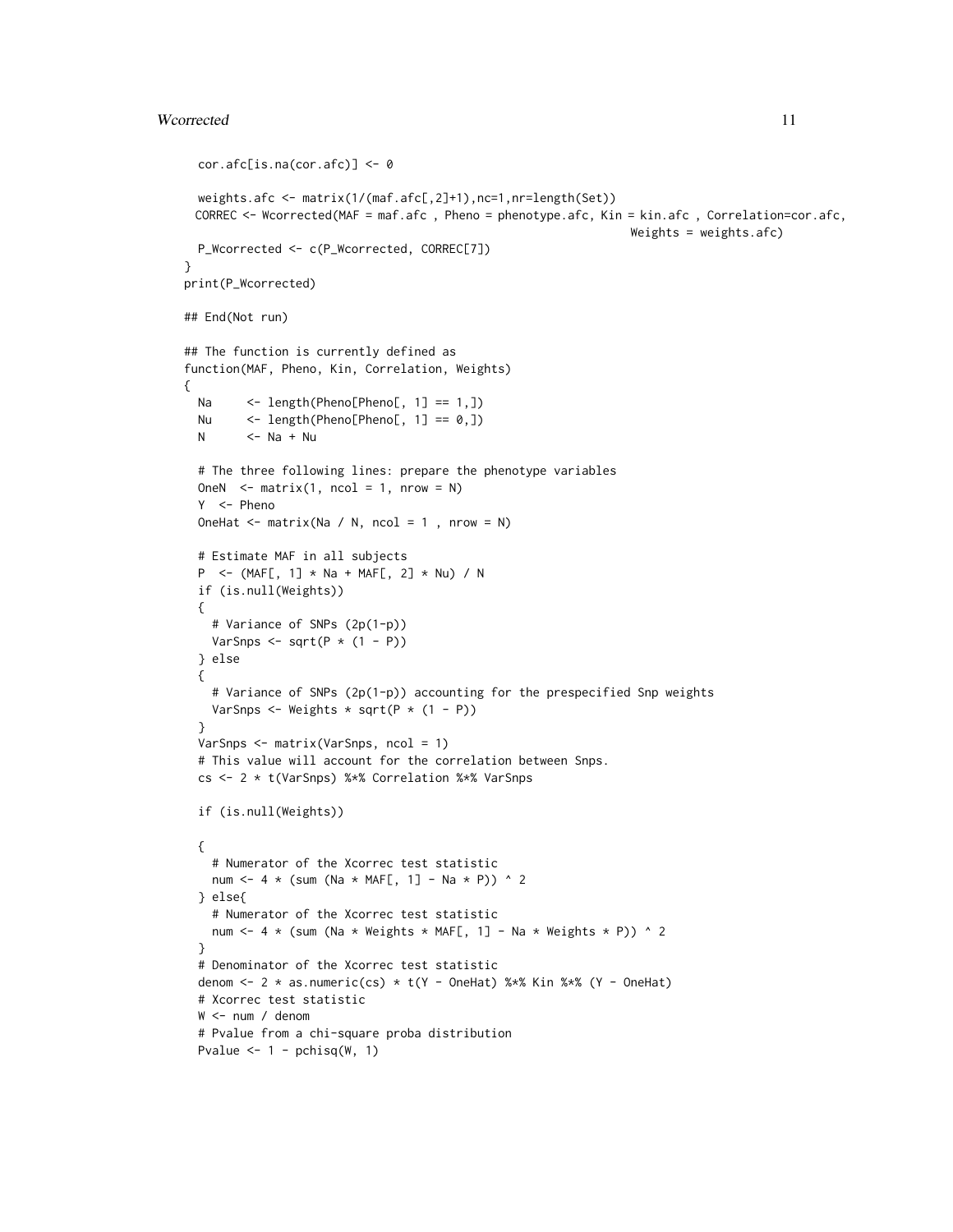```
out <- t(data.frame(c(sum(MAF[,1]), sum(MAF[,2]), sum(P), num, denom, W, Pvalue)))
colnames(out) <- c("Sum MAF Cases", "Sum MAF Controls", "Sum MAF All Weighted", "Numerator",
```

```
"Denominator", "Wcorrected", "Pvalue")
 rownames(out) <- "Statistics"
 return(out)
}
```
weights.afc *AFC Weights Example*

#### Description

An example weights file that corresponds to the the one derived in the unrun example's first iteration.

#### Usage

data("weights.afc")

# Format

The format is: num [1:75, 1] 0.996 0.995 0.995 0.999 0.998 ...

# Source

This is simulated data.

#### Examples

```
data("weights.afc")
```
<span id="page-11-1"></span>Wqls *W Quasi-Likelihood Score*

#### Description

The W Quasi-Likelihood Score, Wqls(), is a score for multiple rare variant association tests using the difference of the sum of minor allele frequencies between cases and controls. This test handles related individuals, unrelated individuals, or both. This test is expected to be similar to a linear mixed model.

# Usage

```
Wqls(Genotypes, MAF, Pheno, Kin, Correlation, Weights)
```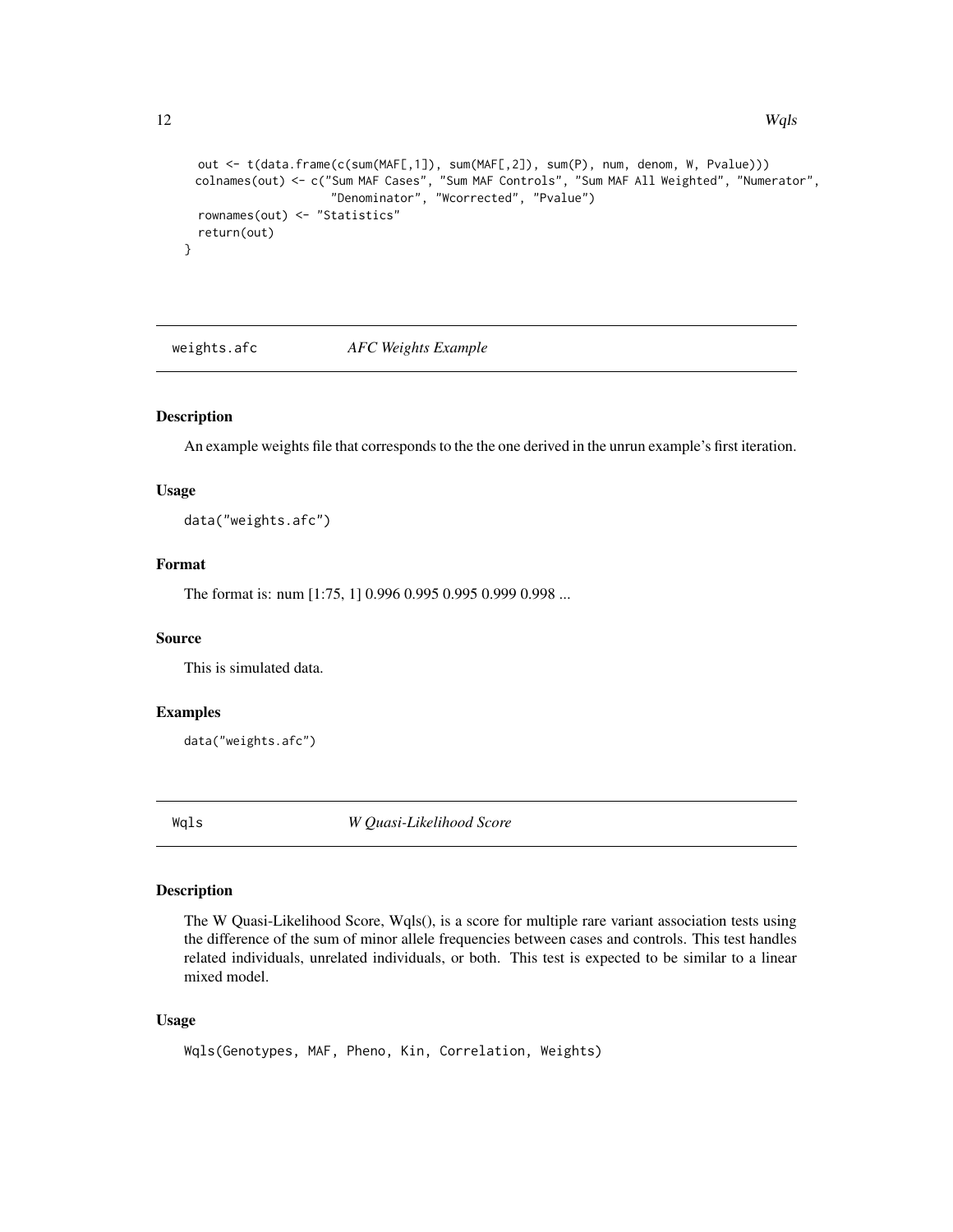#### <span id="page-12-0"></span> $Wqls$  13

# Arguments

| Genotypes   | matrix(#Subjects * #Snps). The genotypes are coded as 0, 1, or 2 copies of the<br>minor allele.                                                                                                                                                                                                                  |
|-------------|------------------------------------------------------------------------------------------------------------------------------------------------------------------------------------------------------------------------------------------------------------------------------------------------------------------|
| MAF         | matrix (#Snps * 2): First column contains Minor Allele Frequency (MAF) in<br>cases; Second column contains MAF in controls.                                                                                                                                                                                      |
| Pheno       | matrix (#subjects $*$ 1): this one-column matrix contains 0's amd 1's: 1 for cases<br>and 0 for controls. No missing values are allowed.                                                                                                                                                                         |
| Kin         | The kinship matrix (#subjects * #subjects): the subjects must be ordered as the<br>Pheno variable.                                                                                                                                                                                                               |
| Correlation | Correlation matrix between SNPs (#Snps * #Snps). The user should calculate<br>this matrix beforehand. Either based on own genotype data (in cases, controls,<br>or both) or based on public databases (e.g., 1000 Genomes Projects, ESP, etc.).<br>NA values are not allowed. They have to be replaced by zeros. |
| Weights     | The weights values that can be used to up-weight or down-weight SNPs. This<br>size of this vector is the number of Snps by 1. By default, the weights are 1 for<br>all Snps.                                                                                                                                     |

#### Value

A vector with the following values: the sum of MAF for cases, the sum of MAF for controls, the sum of MAF for all weighted by the phenotype, the numerator of the test, the denominator of the test, the Wqls value (the main value calculated by the test), and the P-value.

#### References

Saad M and Wijsman EM, Association score testing for rare variants and binary traits in family data with shared controls, Briefings in Bioinformatics, 2017. Bourgain C, Hoffjan S, Nicolae R, et al. Novel case-control test in a founder population identifies P-selectin as an atopy-susceptibility locus . Am J Hum Genet 2003 ;73 :612 –26. Thornton T , McPeek MS. Case-control association testing with related individuals: a more powerful quasi-likelihood score test. Am J Hum Genet 2007;81 :321 –37.

#### See Also

[AssocAFC](#page-4-1) [Wcorrected](#page-8-1) [afcSKAT](#page-1-1)

# Examples

```
P_WQLS <- vector("numeric")
#This data corresponds to what is used in the 1st iteration with the raw data
data("geno.afc")
data("maf.afc")
data("phenotype.afc")
data("kin.afc")
data("cor.afc")
data("weights.afc")
QLS <- Wqls(Genotypes = geno.afc, MAF = maf.afc, Pheno = phenotype.afc, Kin = kin.afc,
```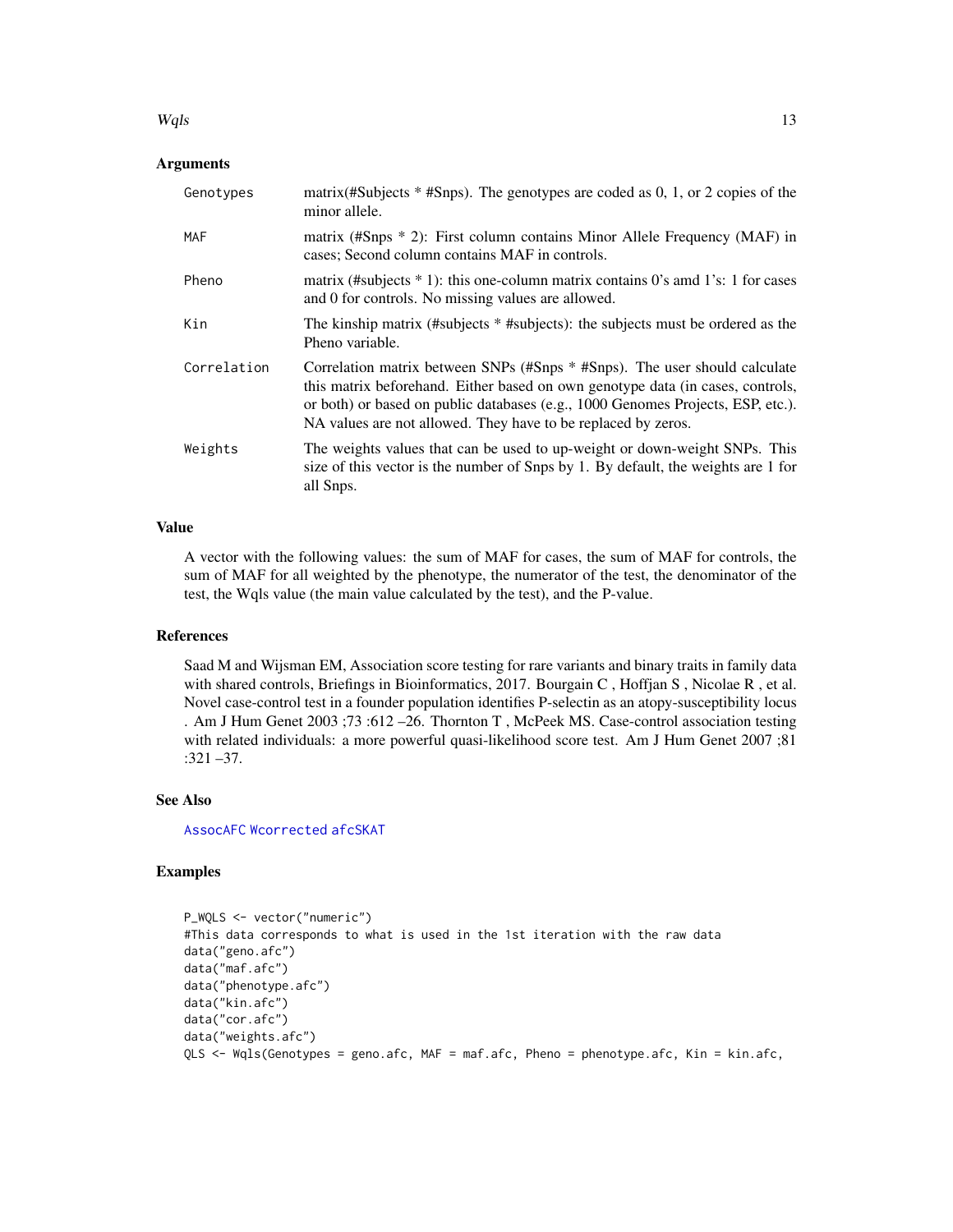```
Correlation = cor.afc, Weights = weights.afc)
P_WQLS <- c(P_WQLS, QLS[7])
print(P_WQLS)
## Not run:
#This example shows processing the raw data and uses kinship2,
#which AFC does not depend on
library(kinship2)
library(CompQuadForm)
P_WQLS <- vector("numeric")
for (j in 1:10)
{
 geno.afc <- read.table(system.file("extdata", "Additive_Genotyped_Truncated.txt",
                        package = "AFC"), header = TRUE)
 geno.afc[ , "IID"] <- paste(geno.afc[ , "FID"] , geno.afc[ , "IID"] ,sep=".")
 geno.afc[geno.afc[,"FA"]!=0 , "FA"] <- paste(geno.afc[geno.afc[,"FA"]!=0 , "FID"],
                                      geno.afc[geno.afc[,"FA"]!=0 , "FA"] ,sep=".")
 geno.afc[geno.afc[,"FA"]!=0 , "MO"] <- paste(geno.afc[geno.afc[,"FA"]!=0 , "FID"],
                                      geno.afc[geno.afc[,"FA"]!=0 , "MO"] ,sep=".")
 Kinship <- makekinship(geno.afc$FID , geno.afc$IID , geno.afc$FA, geno.afc$MO)
 kin.afc <- as.matrix(Kinship)
 pheno.afc <- read.table(system.file("extdata", "Phenotype", package = "AFC"))
 phenotype.afc <- matrix(pheno.afc[,j],nc=1,nr=nrow(pheno.afc))
 geno.afc <- geno.afc[,7:ncol(geno.afc)]
 Na <- nrow(pheno.afc[pheno.afc[,j]==1,])
 Nu <- nrow(pheno.afc[pheno.afc[,j]==0,])
 N < - Nu + Na
 maf.afc <- matrix(NA , nr=ncol(geno.afc) , nc=2)
 maf.afc[,1] <- colMeans(geno.afc[phenotype.afc==1,])/2;
 maf.afc[,2] <- colMeans(geno.afc[phenotype.afc==0,])/2;
 P <- (maf.afc[,1]*Na + maf.afc[,2]*Nu)/N
 Set <- which(P<0.05)
 maf.afc <- maf.afc[c(Set),]
 cor.afc <- cor(geno.afc[,c(Set)])
 cor.afc[is.na(cor.afc)] < -0geno.afc <- as.matrix(geno.afc[,Set])
 weights.afc <- matrix(1/(maf.afc[,2]+1),nc=1,nr=length(Set))
 QLS <- Wqls(Genotypes = geno.afc, MAF = maf.afc, Pheno = phenotype.afc, Kin = kin.afc,
                                        Correlation = cor.afc, Weights = weights.afc)
 P_WQLS <- c(P_WQLS, QLS[7])
}
print(P_WQLS)
## End(Not run)
## The function is currently defined as
function(Genotypes, MAF, Pheno, Kin, Correlation, Weights)
{
 Na <- length(Pheno[Pheno[,1]==1,])
 Nu <- length(Pheno[Pheno[,1]==0,])
```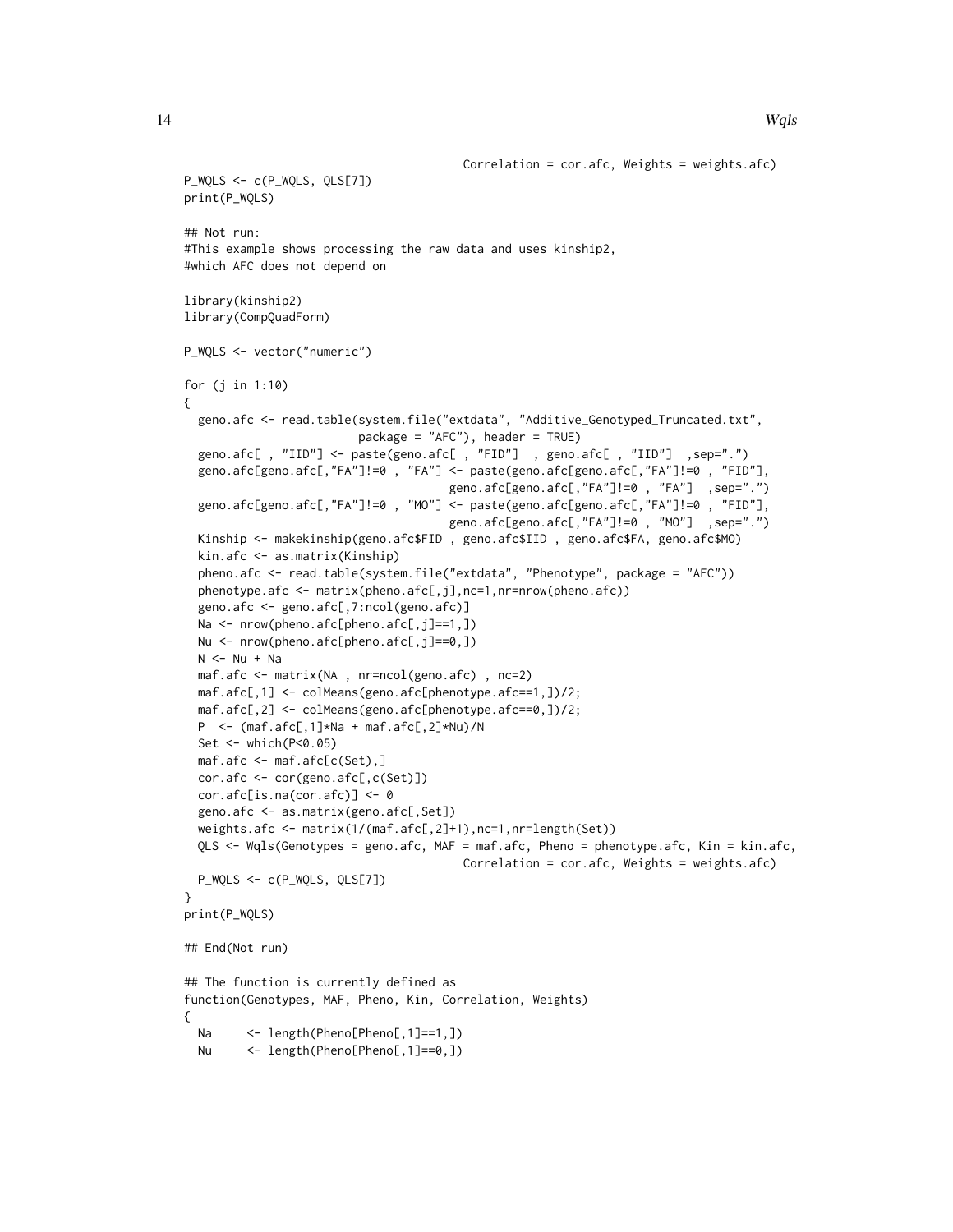# $Wqls$  15

```
N \leq -Na + Nu# The three following lines: prepare the Phenotype variables
OneN \leq- matrix(1, ncol=1, nrow = N)
Y <- Pheno
OneHat <- matrix( Na/N, ncol=1 , nrow=N)
temp <- Y - OneHat
# Estimate MAF in all subjects
P <- (MAF[,1]*Na + MAF[,2]*Nu)/N
# Number of Snps
Nsnps <- nrow(MAF)
if (is.null(Weights))
{
  # Variance of SNPs (2p(1-p))
  VarSnps <- sqrt(P*(1-P))
} else
{
  # Variance of SNPs (2p(1-p)) accounting for the prespecified Snp weights
 VarSnps <- Weights*sqrt(P*(1-P))
}
VarSnps <- matrix(VarSnps,ncol=1)
# This value will account for the correlation between Snps.
cs <- 2*t(VarSnps) %*% Correlation %*% VarSnps
if (Nsnps==1)
{
  S<-Genotypes
}else
{
 if (is.null(Weights))
  {
    # Rare variant score: sum of minor alleles accross all Snps.
    S <- apply(Genotypes , 1 , sum)
  }else
  {
    # Rare variant score: sum of minor alleles accross all Snps.
    S <- Genotypes %*% Weights
  }
}
S <- matrix(S,ncol=1,nrow=length(S))
Kin <- 2*Kin
KinInv <- solve(Kin)
A <- as.numeric(t(Y) %*% KinInv %*% OneN %*% solve(t(OneN) %*% KinInv %*% OneN))
V <- KinInv %*% Y - A * KinInv %*% OneN
if (is.null(Weights))
{
 num <- \sum_{i=1}^{\infty} (S[Y==1]) * rowSums(KinInv[Y==1,Y==1]))*(1-A) -2*sum(MAF[,2])*(A)*Nu)^2;
}else
{
 num <- (sum((S[Y==1]) * rowSums(KinInv[Y==1,Y==1]))*(1-A) -2*sum(Weights*MAF[,2])*(A)*Nu)^2;
}
denom \leq as.numeric(cs) \star (t(V)%\star% Kin %\star% V) ;
```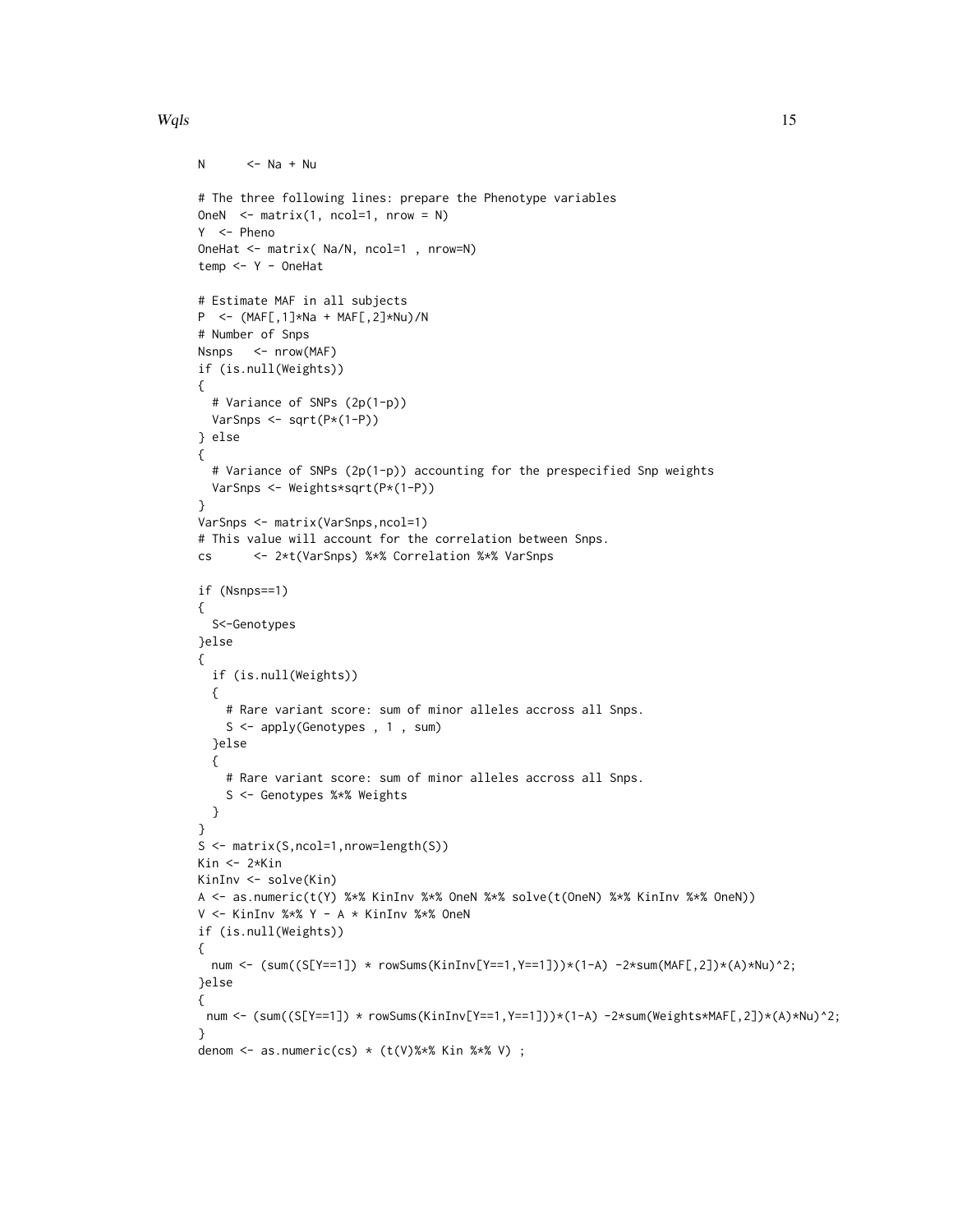```
W <- num/denom ;
 Pvalue \leftarrow 1-pchisq(W,1) ;
  out <- t(data.frame(c(sum(MAF[,1]), sum(MAF[,2]), sum(P), num, denom, W, Pvalue)))
  colnames(out) <- c("Sum MAF Cases", "Sum MAF Controls", "Sum MAF All Weighted", "Numerator",
                      "Denominator", "Wqls", "Pvalue")
  rownames(out) <- "Statistics"
  return(out)
}
```